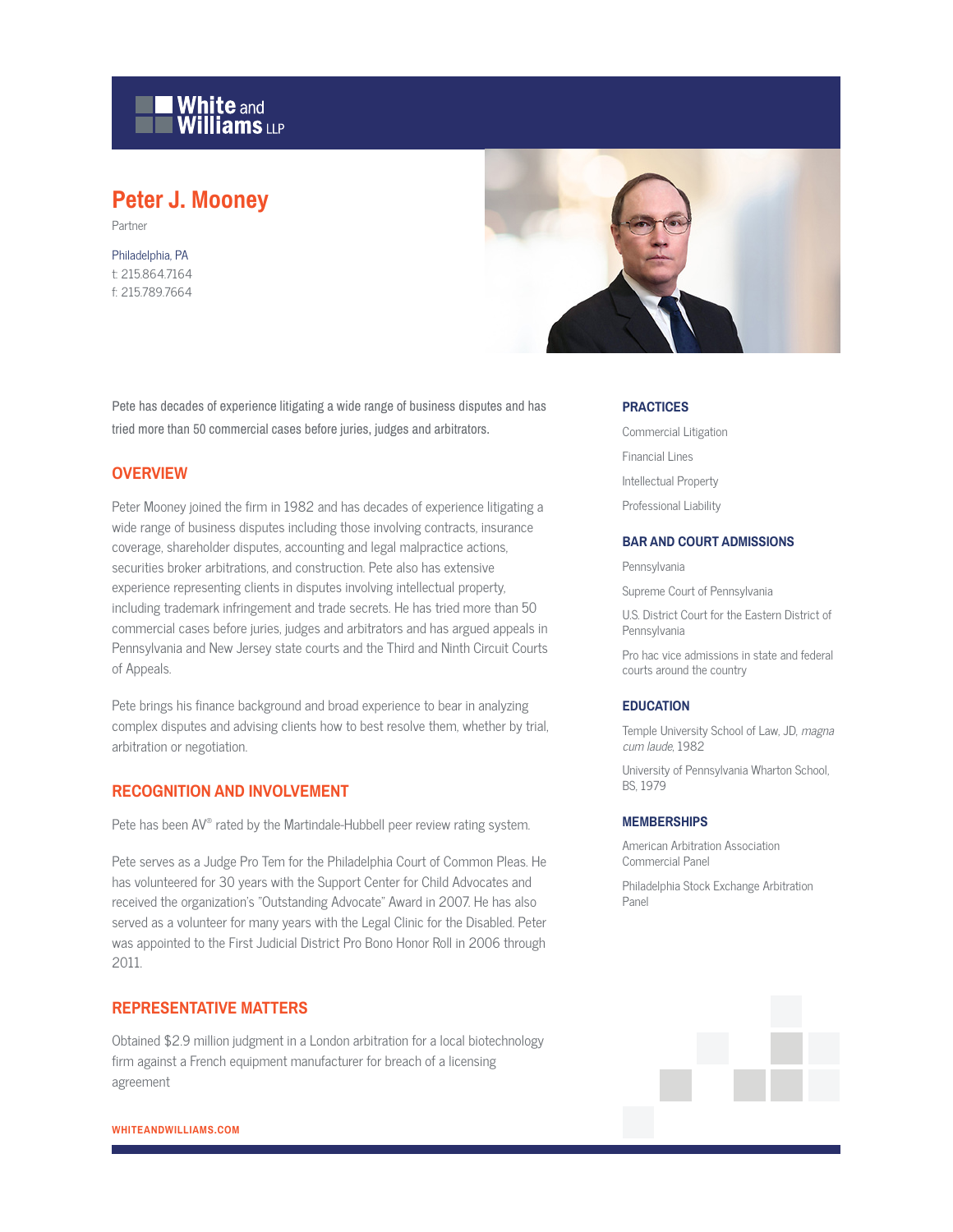

Obtained awards of \$1.1 million and \$900,000 after five-day and nine-day AAA arbitrations involving ERISA and defamation claims on behalf of corporate executives

Defended a banking institution against trademark infringement and common law claims in a federal trial, and obtained a defense verdict

Represented fruit supplier in claim alleging product was contaminated with listeria

Recovered \$500,000 for retired executive in a stock option dispute

Obtained \$1.2 million jury verdict in seven-day commercial lease trial as co-counsel with a retired White and Williams partner

Obtained summary judgment for municipal risk pooling trust on \$1 million coverage claim by law firm involving novel "other insurance" issues

Represented fruit supplier in claim alleging contamination of fruit product with foreign matter

Recovered \$500,000 for client for breach of product development contract

Obtained \$750,000 award for a local cardiology practice against a provider of physician management services for breach of contract

Prosecuted numerous customer claims against brokerage houses on theories of churning, unsuitability and unauthorized trading

Defended a pharmacy franchisee against claims by the national franchisor after the franchise became unprofitable and the franchisee cancelled the agreement

Recovered \$650,000 from a national software company for breach of its contract for commissions with a local software distributor

Obtained defense verdict in case alleging husband's interference with wife's ownership interest in life insurance policy

Recovered \$400,000 for hair products manufacturer against seller of assets for breach of sale agreement representations and warranties

Obtained plaintiff's verdict in construction case involving rehabilitation of New Jersey lighthouse

Prosecuted numerous cases against former employees for breach of non-compete and confidentiality agreements

Recovered \$800,000 in attorneys' fees and costs for hotel owner following successful liability jury verdict

Represented majority and minority shareholders in numerous cases involving oppression and stock valuation disputes

Obtained summary judgment in two legal malpractice cases involving claims of more than \$1 million each